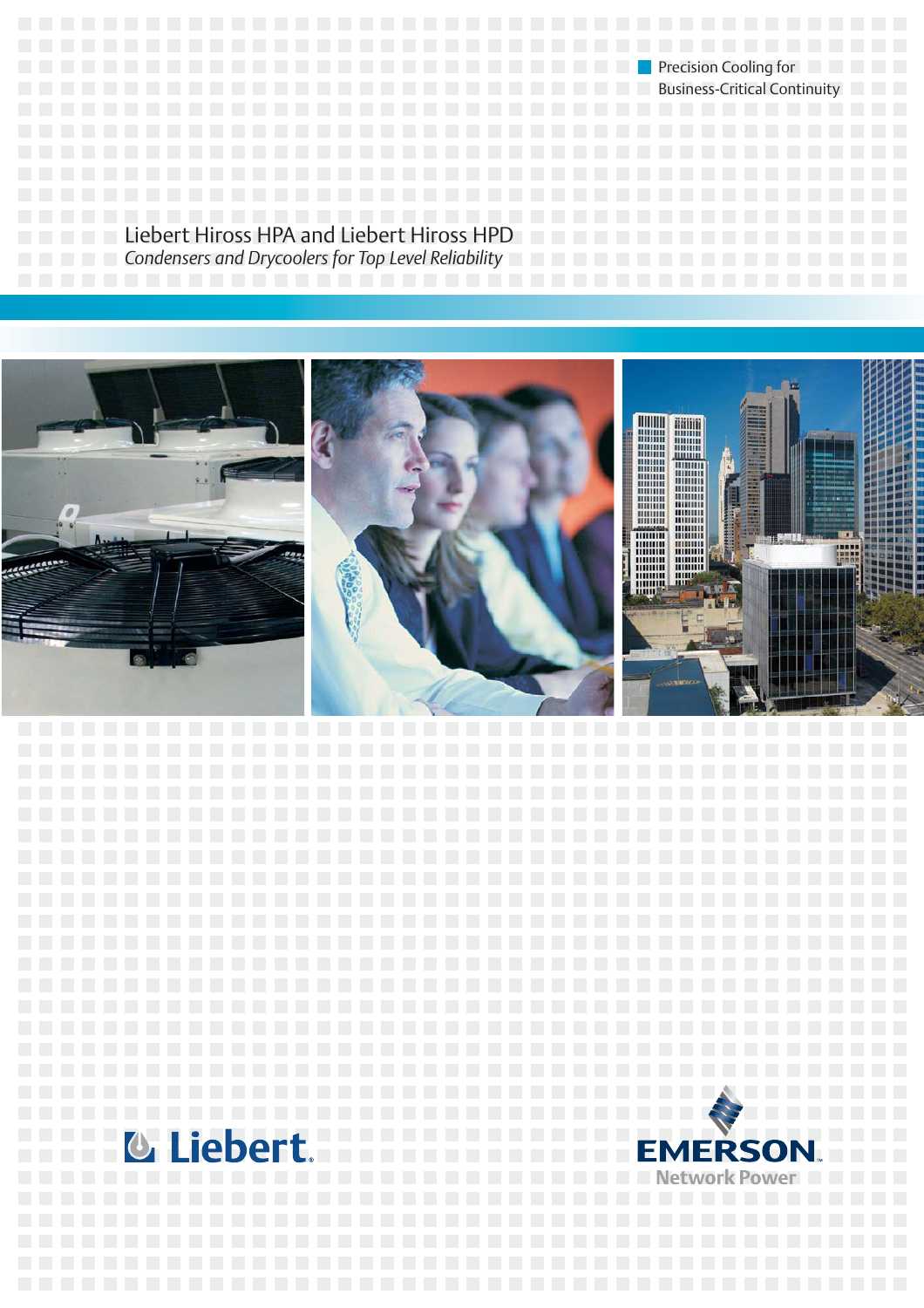



**Emerson Network Power**™, a Division of Emerson, is a global company matching technology and design to supply innovative solutions for its customers' benefit.

Emerson Network Power™ is the leader in the "**business-critical continuity**" field thanks to its products and services.

Emerson Network Power™ offers a full range of innovative power, precision cooling, connectivity and embedded products and services for computer, communications, healthcare and industrial systems.

Key product brands within the [Emerson Network Power](http://planetaklimata.com.ua/ua/proizvoditeli/kondicionery-emerson-network-power/) family include **Emerson Network Power Headquarter EMEA** Liebert, Knürr, ASCO, Astec, Lorain.



*Data Center / Wireline Network Wireless Network / Small Computer Room*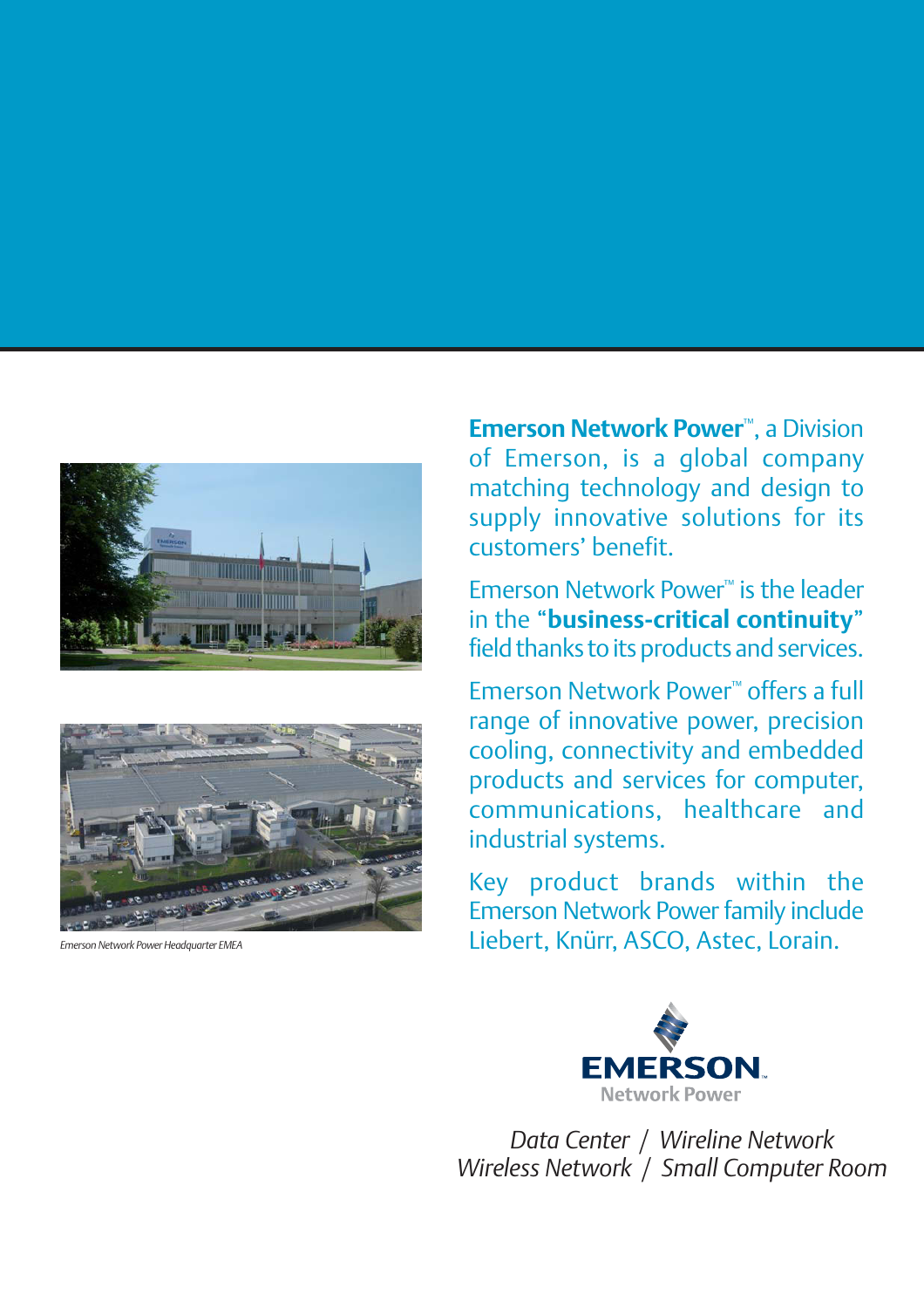

### **Liebert Hiross HPD -** *Heat Performance Drycooler*

Liebert Hiross HPD of Emerson Network Power dissipate the heat coming from water-cooled direct expansion indoor units.

Specifically designed for High Performance Air Conditioning applications, [Liebert](http://planetaklimata.com.ua/ua/katalog-proizvoditeli/Emerson-Network-Power/) Hiross HPD are outdoor units that can operate with water or glycol mixture up to a 40% concentration.

If connected to Liebert Hiross indoor FREECOOLER units, they can use low temperature outside environments to cool the room without using the compressors. Resulting energy savings can be up to 30% per year.

Drycoolers are available in two versions: standard and low noise. Each of them use axial fans, but with differing speeds. This gives the best choice between optimum performance and silent operation. All models operate with 50Hz power supply (60Hz available as a special feature).

*The same Drycooler unit can be installed either Horizontally or Vertically, with simple operation to be done on site, thus reducing transportation and handling costs.*



*Electric Panel and fan speed control (Three phases Drycooler Modes)*

#### **Optional features are:**

- Modulating fan speed control with single set point
- Modulating fan speed control with double set point for free cooling operation, to switch between summer mode (compressor working) to winter mode (free cooling operation)
- Epoxy coated coil
	- Hydraulic connections flange kits (for Three Phase models, Single Phase models are provided with threaded hydraulic Connections)



[Liebert HPD Drycoolers](http://planetaklimata.com.ua/ua/catalog/lineup/?goodsid=1058&path=root-20-33-198-1058) are equipped with heat exchanges made with oval copper tubes. This design improves the heat exchanger capacity, versus drycoolers with traditional coil geometries.





*Higher finn efficiency & heat transfer distribution*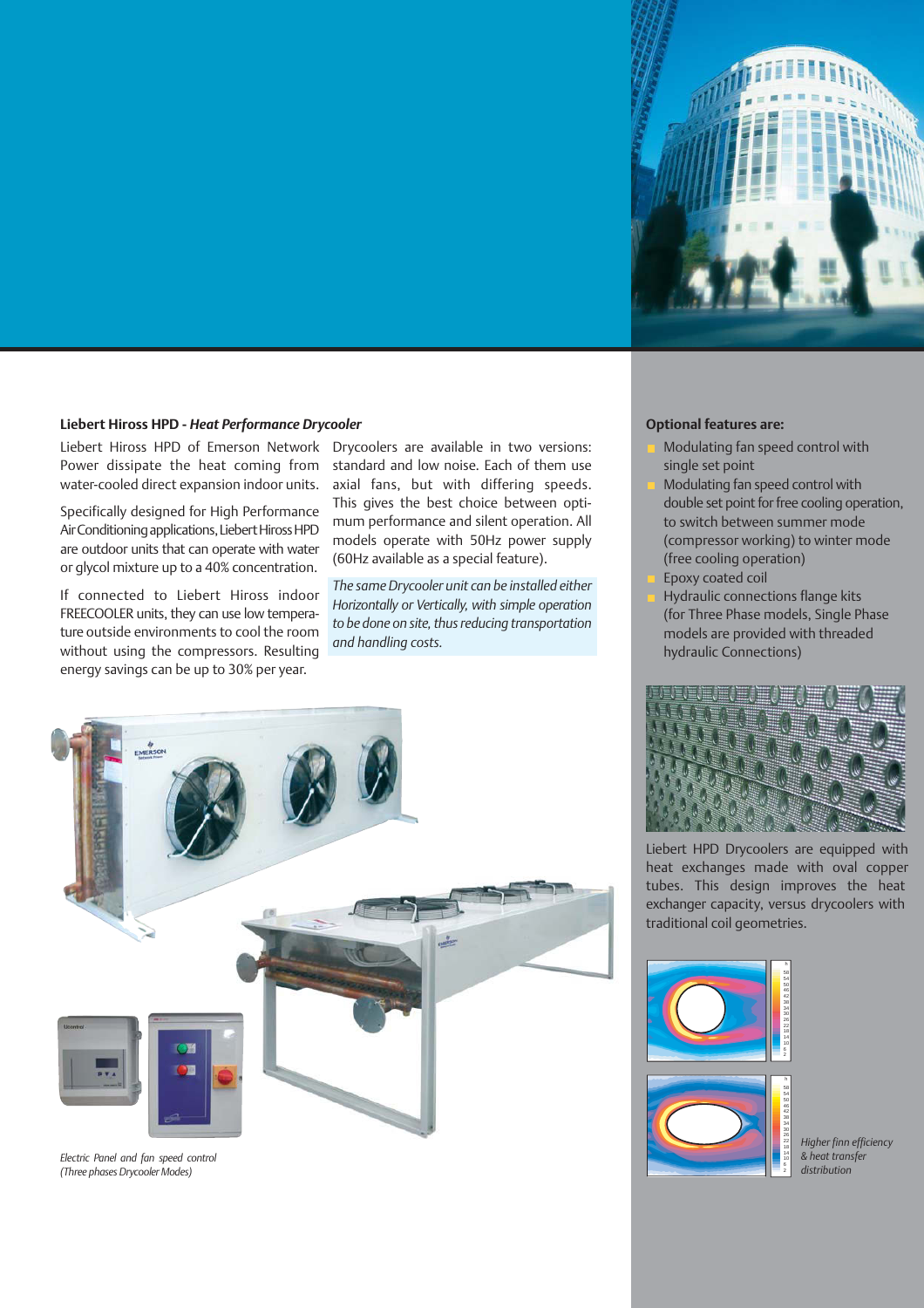

*Safety switch. Power supply 50Hz or 60Hz.*





*Modulating fan speed control. Silent function during the night.*

*Pipe adapters.*



*Silent axial fans. IP54 motors.*



### **Liebert Hiross HPA -** *Hight Performance Condenser*

Liebert Hiross HPA of Emerson Network Power dissipate the heat coming from air cooled direct expansion indoor units. Specifically designed for High Performance Air Conditioning applications, Liebert Hiross HPA are characterised by high energy efficiency, excellent reliability and low sound emissions.

A wide range of sizes, from 5 kW to 100 kW cooling capacity, fulfils every demand: from the small switchboard to the big computer room, including working environments such as offices, museums and trading rooms.

[Liebert HPA](http://planetaklimata.com.ua/ua/catalog/lineup/?goodsid=1057&path=root-20-33-117-1057) are air-cooled outdoor units, suitable for R407C and R22 refrigerants. Two versions are available: single (HCE models) and double circuit (HBE models).

All the models have coated aluminium frames. The standard coil is made of copper piping and aluminium fins. There is also the option of epoxy coated coils or copper fins, for better resistance to corrosion.

The inner surface of the pipes has a special pattern that, through increased turbulence, allows greater heat exchange at the same airflow. The fans, therefore, consume less energy and produce less noise. Thanks to special coil supports, there is no contact between the pipes and the frame.

This eliminates the risk of breaking the sealed circuit thus improving the durability of the product.

*Service valves with pressure tap.*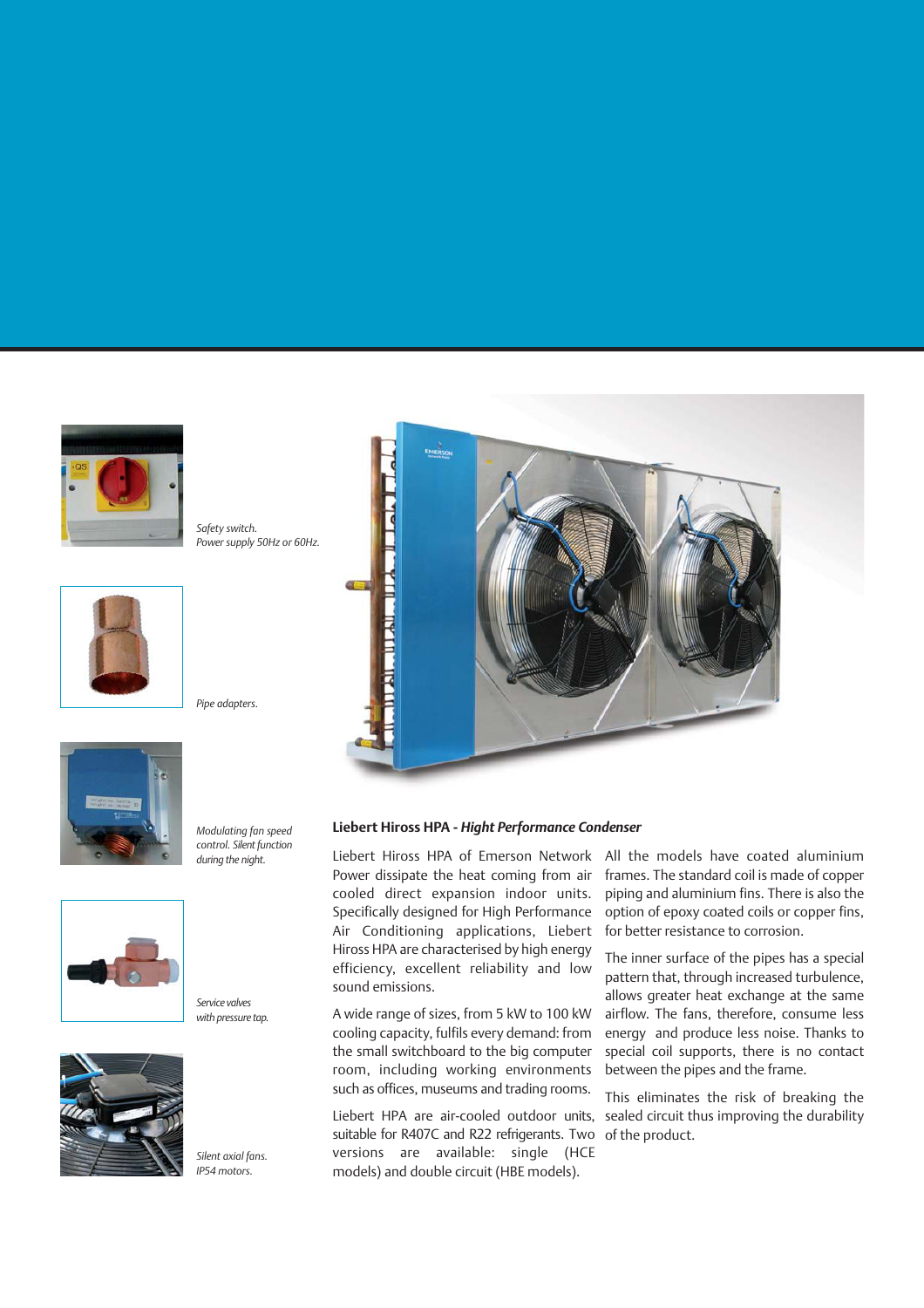





*Legs can be used either for horizontal or vertical installation.*

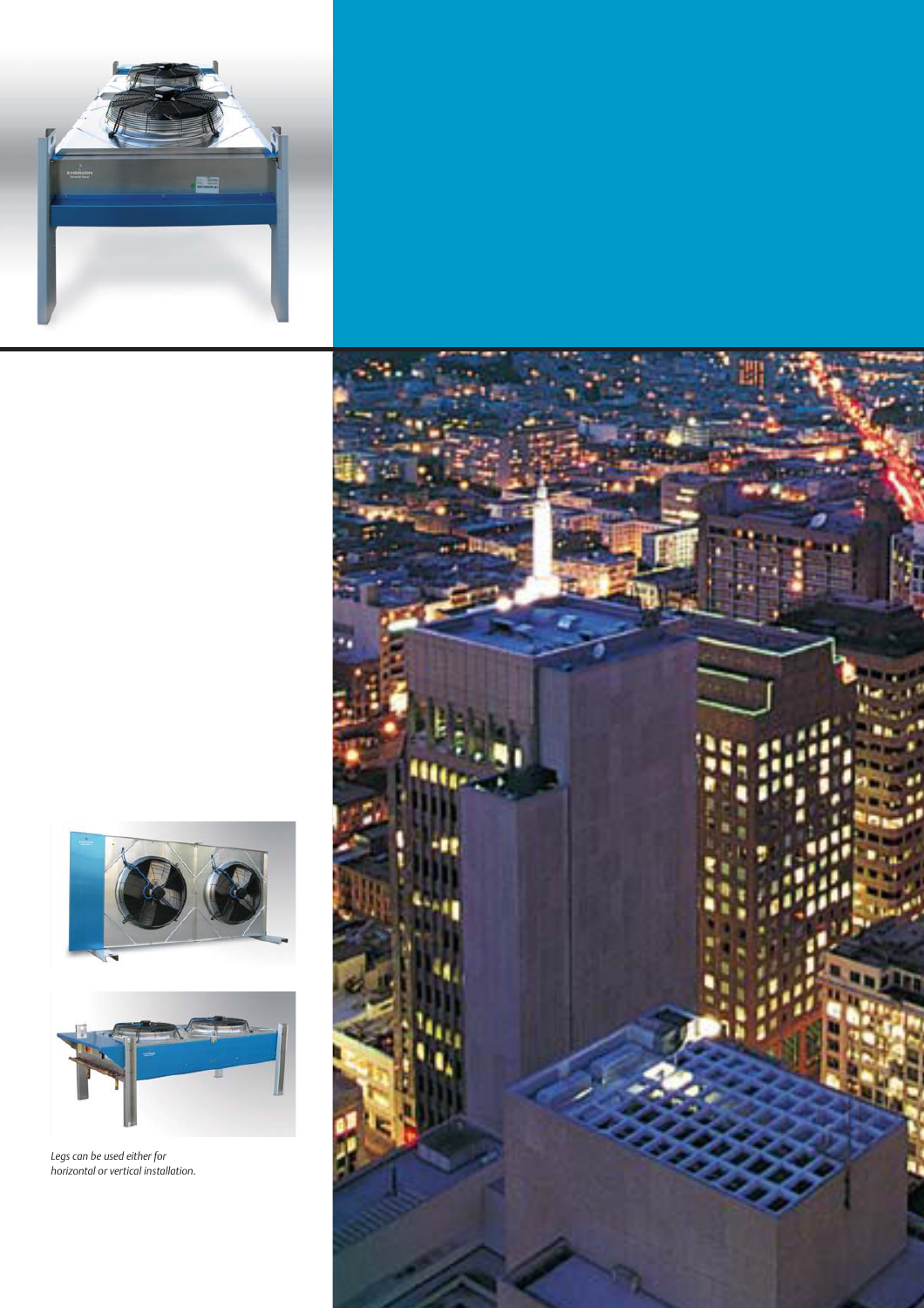# **Technical Features** [Condensers]

## **Standard Working Mode**

|                                | Heat Rejection <sup>(1)</sup><br><b>R407C</b><br><b>R22</b> |       | Air<br><b>Volume</b>  | <b>SPL</b><br>5 m f.f. $^{(2)}$ | <b>Power</b><br>supply |      | <b>Power</b><br>Input |              | <b>Current</b><br><b>Absorption</b> |       | Width | <b>Dimensions (Vertical Air Flow)</b><br>Height | <b>Net</b><br>Weight                                                                                                                                                                                                                                                                                                                                                                                                                                                                                                                                                                                                                                               |
|--------------------------------|-------------------------------------------------------------|-------|-----------------------|---------------------------------|------------------------|------|-----------------------|--------------|-------------------------------------|-------|-------|-------------------------------------------------|--------------------------------------------------------------------------------------------------------------------------------------------------------------------------------------------------------------------------------------------------------------------------------------------------------------------------------------------------------------------------------------------------------------------------------------------------------------------------------------------------------------------------------------------------------------------------------------------------------------------------------------------------------------------|
|                                | [kW]                                                        | [kW]  | $\lceil m^3/h \rceil$ | [dB(A)]<br>50 Hz 60 Hz          | [V/Ph/Hz]              |      | [kW]<br>50 Hz 60 Hz   | [A]<br>50 Hz | 60 Hz                               | [mm]  | [mm]  | [mm]                                            | $[kg] % \begin{center} % \includegraphics[width=\linewidth]{imagesSupplemental_3.png} % \end{center} % \caption { % \textit{DefNet} of the \textit{DefNet} dataset. % Note that the \textit{DefNet} and \textit{DefNet} dataset. % Note that the \textit{DefNet} and \textit{DefNet} dataset. % Note that the \textit{DefNet} and \textit{DefNet} dataset. % Note that the \textit{DefNet} and \textit{DefNet} dataset. % Note that the \textit{DefNet} and \textit{DefNet} dataset. % Note that the \textit{DefNet} and \textit{DefNet} dataset. % Note that the \textit{DefNet} and \textit{DefNet} dataset. % Note that the \textit{DefNet} and \textit{DefNet$ |
| <b>HCE 07</b>                  | 7.8                                                         | 7.7   | 2400                  | 45.5<br>48.5                    | 230/1/50-60            | 0.18 | 0.28                  | 0.85         | 1.25                                | 700.5 | 599   | 630                                             | 12                                                                                                                                                                                                                                                                                                                                                                                                                                                                                                                                                                                                                                                                 |
| <b>HCE 10</b>                  | 9.4                                                         | 9.4   | 2300                  | 48.5<br>45.5                    | 230/1/50-60            | 0.18 | 0.28                  | 0.85         | 1.25                                | 700.5 | 599   | 630                                             | 16                                                                                                                                                                                                                                                                                                                                                                                                                                                                                                                                                                                                                                                                 |
| <b>HCE 14</b>                  | 14.6                                                        | 14.4  | 4600                  | 44.5<br>45.5                    | 230/1/50-60            | 0.27 | 0.39                  | 1.20         | 1.70                                | 1055  | 892   | 934                                             | 45                                                                                                                                                                                                                                                                                                                                                                                                                                                                                                                                                                                                                                                                 |
| <b>HCE 17</b>                  | 15.9                                                        | 15.7  | 4600                  | 44.5<br>45.5                    | 230/1/50-60            | 0.27 | 0.39                  | 1.20         | 1.70                                | 1055  | 892   | 934                                             | 45                                                                                                                                                                                                                                                                                                                                                                                                                                                                                                                                                                                                                                                                 |
| <b>HCE 24</b>                  | 25.3                                                        | 25.0  | 8300                  | 50.5                            | 230/1/50<br>400/3/60   | 0.56 | 0.87                  | 2.50         | 1.45                                | 1338  | 1109  | 907                                             | 56                                                                                                                                                                                                                                                                                                                                                                                                                                                                                                                                                                                                                                                                 |
| <b>HCE 29</b>                  | 28.9                                                        | 28.8  | 7800                  | 50.5                            | 230/1/50<br>400/3/60   | 0.56 | 0.87                  | 2.50         | 1.45                                | 1338  | 1109  | 907                                             | 66                                                                                                                                                                                                                                                                                                                                                                                                                                                                                                                                                                                                                                                                 |
| <b>HCE 33</b><br><b>HBE 33</b> | 31.8                                                        | 31.5  | 9200                  | 48.5<br>47.5                    | 230/1/50-60            | 0.54 | 0.78                  | 2.40         | 3.40                                | 1865  | 892   | 934                                             | 72                                                                                                                                                                                                                                                                                                                                                                                                                                                                                                                                                                                                                                                                 |
| <b>HCE 42</b>                  | 42.2                                                        | 41.6  | 16600                 | 53.5                            | 230/1/50<br>400/3/60   |      | 1.12 1.74             | 5.00         | 2.90                                | 2338  | 1109  | 907                                             | 93                                                                                                                                                                                                                                                                                                                                                                                                                                                                                                                                                                                                                                                                 |
| <b>HCE 49</b><br><b>HBE 49</b> | 50.4                                                        | 49.9  | 16600                 | 53.5                            | 230/1/50<br>400/3/60   |      | 1.12 1.74             | 5.00         | 2.90                                | 2338  | 1009  | 907                                             | 93                                                                                                                                                                                                                                                                                                                                                                                                                                                                                                                                                                                                                                                                 |
| <b>HCE 58</b>                  | 58.1                                                        | 57.6  | 15600                 | 53.5                            | 230/1/50<br>400/3/60   | 1.12 | 1.74                  | 5.00         | 2.90                                | 2338  | 1109  | 907                                             | 102                                                                                                                                                                                                                                                                                                                                                                                                                                                                                                                                                                                                                                                                |
| <b>HCE 74</b><br><b>HBE 74</b> | 75.7                                                        | 74.9  | 24900                 | 54.5                            | 230/1/50<br>400/3/60   | 1.68 | 2.61                  | 7.50         | 4.35                                | 3338  | 1109  | 907                                             | 136                                                                                                                                                                                                                                                                                                                                                                                                                                                                                                                                                                                                                                                                |
| <b>HCE 87</b><br><b>HBE 87</b> | 87.1                                                        | 86.4  | 23400                 | 54.5                            | 230/1/50<br>400/3/60   | 1.68 | 2.61                  | 7.50         | 4.35                                | 3338  | 1109  | 907                                             | 165                                                                                                                                                                                                                                                                                                                                                                                                                                                                                                                                                                                                                                                                |
| <b>HCE 95</b>                  | 90.6                                                        | 90.5  | 24000                 | 54.5                            | 230/1/50<br>400/3/60   | 1.68 | 2.61                  | 7.50         | 4.35                                | 3338  | 1109  | 907                                             | 195                                                                                                                                                                                                                                                                                                                                                                                                                                                                                                                                                                                                                                                                |
| <b>HCE 99</b>                  | 116.4                                                       | 115.2 | 31200                 | 55.5                            | 230/1/50<br>400/3/60   | 2.24 | 3.48                  | 10.00        | 5.80                                | 4338  | 1109  | 907                                             | 215                                                                                                                                                                                                                                                                                                                                                                                                                                                                                                                                                                                                                                                                |

#### **Low Noise Mode**

|                                | Heat Rejection <sup>(1)</sup><br><b>R407C</b><br><b>R22</b> |      | Air<br><b>Volume</b>         | <b>SPL</b><br>5 m f.f. $^{(2)}$ | <b>Power</b><br>supply | <b>Power</b><br>Input | <b>Current</b><br><b>Absorption</b> | Length | Width | <b>Dimensions (Vertical Air Flow)</b><br>Height | <b>Net</b><br>Weight                                                                                                                                                                                                                                                                                                                                                                                                                                                                                                                                                                                                                                               |
|--------------------------------|-------------------------------------------------------------|------|------------------------------|---------------------------------|------------------------|-----------------------|-------------------------------------|--------|-------|-------------------------------------------------|--------------------------------------------------------------------------------------------------------------------------------------------------------------------------------------------------------------------------------------------------------------------------------------------------------------------------------------------------------------------------------------------------------------------------------------------------------------------------------------------------------------------------------------------------------------------------------------------------------------------------------------------------------------------|
|                                | [kW]                                                        | [kW] | $\left[\frac{m^3}{h}\right]$ | [dB(A)]<br>50 Hz 60 Hz          | [V/Ph/Hz]              | [kW]<br>50 Hz 60 Hz   | [A]<br>60 Hz<br>50 Hz               | [mm]   | [mm]  | [mm]                                            | $[kg] % \begin{center} % \includegraphics[width=\linewidth]{imagesSupplemental_3.png} % \end{center} % \caption { % \textit{DefNet} of the \textit{DefNet} dataset. % Note that the \textit{DefNet} and \textit{DefNet} dataset. % Note that the \textit{DefNet} and \textit{DefNet} dataset. % Note that the \textit{DefNet} and \textit{DefNet} dataset. % Note that the \textit{DefNet} and \textit{DefNet} dataset. % Note that the \textit{DefNet} and \textit{DefNet} dataset. % Note that the \textit{DefNet} and \textit{DefNet} dataset. % Note that the \textit{DefNet} and \textit{DefNet} dataset. % Note that the \textit{DefNet} and \textit{DefNet$ |
| HCE 07                         | 5.7                                                         | 5.7  | 1582                         | 39.5<br>42.1                    | 230/1/50-60            | 0.17<br>0.11          | 0.80<br>1.17                        | 700,5  | 559   | 599                                             | 12                                                                                                                                                                                                                                                                                                                                                                                                                                                                                                                                                                                                                                                                 |
| <b>HCE 10</b>                  | 6.6                                                         | 6.6  | 1516                         | 39.5<br>42.1                    | 230/1/50-60            | 0.17<br>0.11          | 0.80<br>1.17                        | 700.5  | 559   | 599                                             | 16                                                                                                                                                                                                                                                                                                                                                                                                                                                                                                                                                                                                                                                                 |
| <b>HCE 14</b>                  | 11.3                                                        | 11.2 | 3261                         | 40.6<br>41.5                    | 230/1/50-60            | 0.18<br>0.26          | 1.14<br>1.61                        | 1055   | 813   | 892                                             | 45                                                                                                                                                                                                                                                                                                                                                                                                                                                                                                                                                                                                                                                                 |
| <b>HCE 17</b>                  | 12.2                                                        | 12.1 | 3261                         | 41.5<br>40.6                    | 230/1/50-60            | 0.18<br>0.26          | 1.14<br>1.61                        | 1055   | 813   | 892                                             | 45                                                                                                                                                                                                                                                                                                                                                                                                                                                                                                                                                                                                                                                                 |
| <b>HCE 24</b>                  | 21.2                                                        | 21.1 | 6524                         | 40.2                            | 230/1/50<br>400/3/60   | 0.66<br>40.2          | 2.41<br>1.40                        | 1338   | 1009  | 1109                                            | 56                                                                                                                                                                                                                                                                                                                                                                                                                                                                                                                                                                                                                                                                 |
| <b>HCE 29</b>                  | 24.2                                                        | 24.1 | 6131                         | 40.2                            | 230/1/50<br>400/3/60   | 40.2<br>0.66          | 2.41<br>1.40                        | 1338   | 1009  | 1109                                            | 66                                                                                                                                                                                                                                                                                                                                                                                                                                                                                                                                                                                                                                                                 |
| <b>HCE 33</b><br><b>HBE 33</b> | 24.4                                                        | 24.2 | 6523                         | 44.2<br>43.3                    | 230/1/50-60            | 0.36<br>0.53          | 2.28<br>3.23                        | 1865   | 813   | 892                                             | 72                                                                                                                                                                                                                                                                                                                                                                                                                                                                                                                                                                                                                                                                 |
| <b>HCE 42</b>                  | 36.0                                                        | 35.9 | 13048                        | 42.6                            | 230/1/50<br>400/3/60   | 1.32<br>0.85          | 4.82<br>2.80                        | 2338   | 1009  | 1109                                            | 93                                                                                                                                                                                                                                                                                                                                                                                                                                                                                                                                                                                                                                                                 |
| <b>HCE 49</b><br><b>HBE 49</b> | 42.3                                                        | 41.9 | 13048                        | 42.6                            | 230/1/50<br>400/3/60   | 0.85<br>1.32          | 4.82<br>2.80                        | 2338   | 1009  | 1109                                            | 93                                                                                                                                                                                                                                                                                                                                                                                                                                                                                                                                                                                                                                                                 |
| <b>HCE 58</b>                  | 48.2                                                        | 48.1 | 12262                        | 42.6                            | 230/1/50<br>400/3/60   | 0.85<br>1.32          | 4.82<br>2.80                        | 2338   | 1009  | 1109                                            | 102                                                                                                                                                                                                                                                                                                                                                                                                                                                                                                                                                                                                                                                                |
| <b>HCE 74</b><br><b>HBE 74</b> | 63.5                                                        | 62.9 | 19571                        | 43.4                            | 230/1/50<br>400/3/60   | 1.98<br>1.27          | 7.23<br>4.20                        | 3338   | 1009  | 1109                                            | 136                                                                                                                                                                                                                                                                                                                                                                                                                                                                                                                                                                                                                                                                |
| <b>HCE 87</b><br><b>HBE 87</b> | 72.2                                                        | 72.1 | 18392                        | 43.4                            | 230/1/50<br>400/3/60   | 1.27<br>1.98          | 7.23<br>4.20                        | 3338   | 1009  | 1109                                            | 165                                                                                                                                                                                                                                                                                                                                                                                                                                                                                                                                                                                                                                                                |
| <b>HCE 95</b>                  | 75.5                                                        | 75.4 | 18864                        | 43.4                            | 230/1/50<br>400/3/60   | 1.98<br>1.27          | 7.23<br>4.20                        | 3338   | 1009  | 1109                                            | 195                                                                                                                                                                                                                                                                                                                                                                                                                                                                                                                                                                                                                                                                |
| <b>HBE 99</b>                  | 95.9                                                        | 95.2 | 24523                        | 44.2                            | 230/1/50<br>400/3/60   | 1.70<br>2.64          | 9.65<br>5.59                        | 4338   | 1009  | 1109                                            | 215                                                                                                                                                                                                                                                                                                                                                                                                                                                                                                                                                                                                                                                                |

(1) Condensing T- Coil air inlet T = 15K

(2) Sound pressurelevel at 5 m free field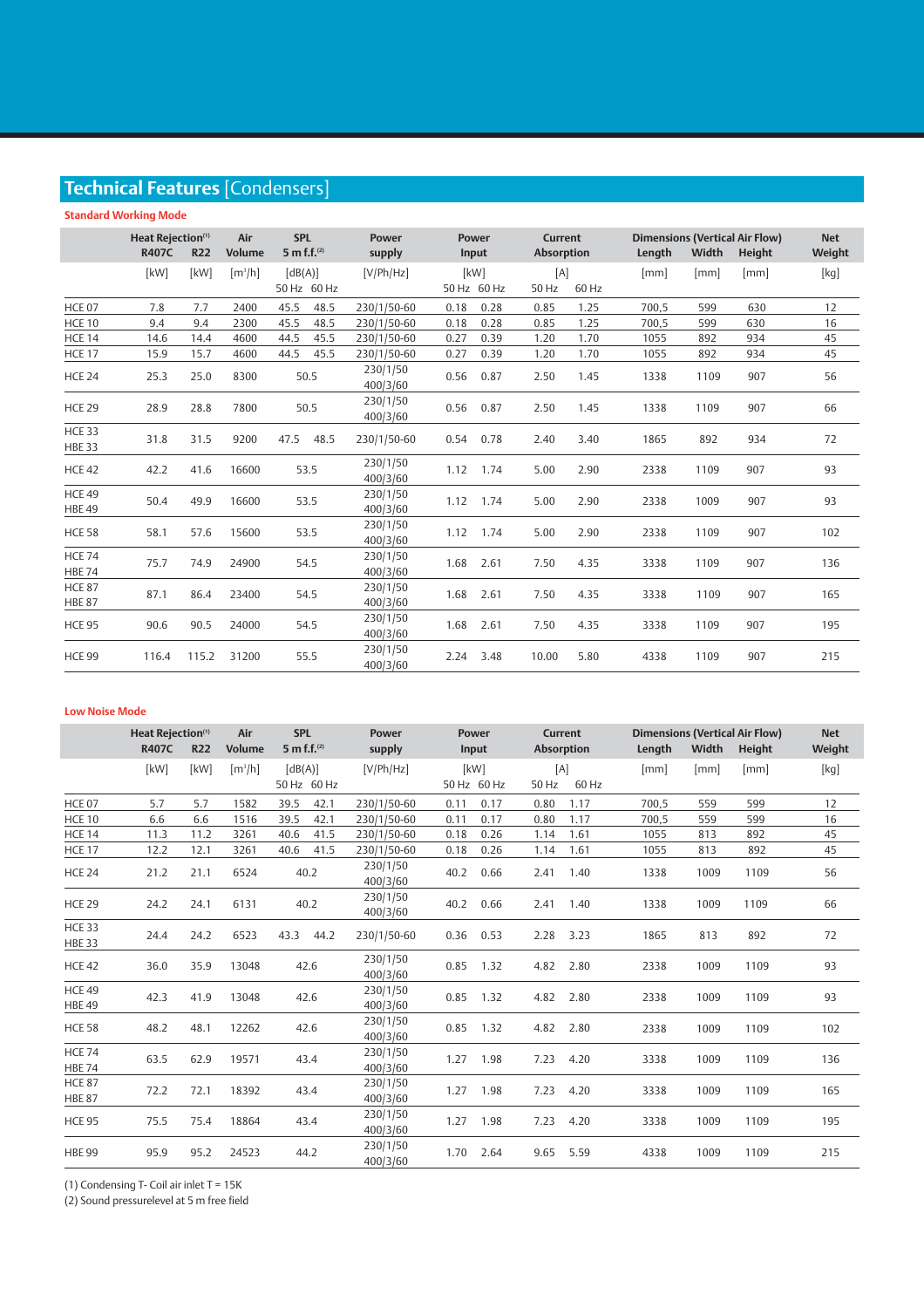# **Technical Features** [Dry Cooler]

**Combination of Liebert Hiross HPM Room cooling units with HPD Dry coolers**

## **Standard Models**

| Cooling        | Air                   | <b>Water</b>        | <b>Water</b> | <b>Power</b>  | <b>Adsorbed</b>  | <b>SPL</b>            | <b>Dimensions (Vertical Air Flow)</b> |       |        | <b>Net</b> |
|----------------|-----------------------|---------------------|--------------|---------------|------------------|-----------------------|---------------------------------------|-------|--------|------------|
| Capacity $(1)$ | <b>Flow</b>           | <b>Flow</b>         | Pres. Drop   | <b>Supply</b> | <b>Power</b>     | 10m f.f. $(2)$        | Length                                | Width | Height | Weight     |
| [kW]           | $\lceil m^3/h \rceil$ | [m <sup>3</sup> /h] | [kPa]        | [V/Ph/Hz]     | [kW]             | $\lceil db(A) \rceil$ | [mm]                                  | [mm]  | [mm]   | [Kg]       |
| 10,8           | 7100                  | 1,9                 | 42           | 230/1/50      | 1 X 0,78         | 46                    | 820                                   | 1336  | 1030   | 47         |
| 12,8           | 6700                  | 2,2                 | 54           | 230/1/50      | 1 X 0,78         | 46                    | 820                                   | 1336  | 1030   | 53         |
| 16,1           | 15000                 | 2,8                 | 27           | 230/1/50      | 2 X 0,78         | 49                    | 820                                   | 2236  | 1030   | 82         |
| 22,0           | 14200                 | 3,8                 | 52           | 230/1/50      | 2 X 0,78         | 49                    | 820                                   | 2236  | 1030   | 94         |
| 28,0           | 20000                 | 4,9                 | 40           | 400/3/50      | 2 X 0,69         | 49                    | 1250                                  | 2866  | 1070   | 133        |
| 36,4           | 19400                 | 6,3                 | 31           | 400/3/50      | 2 X 0,69         | 49                    | 1250                                  | 2866  | 1070   | 153        |
| 46,1           | 18400                 | 8                   | 43           | 400/3/50      | 2 X 0,69         | 49                    | 1250                                  | 2866  | 1070   | 193        |
| 62,8           | 28200                 | 10,9                | 22           | 400/3/50      | 3 X 0,69         | 51                    | 1250                                  | 4066  | 1070   | 254        |
| 69,5           | 27600                 | 12,1                | 55           | 400/3/50      | 3 X 0,69         | 51                    | 1250                                  | 4066  | 1070   | 283        |
| 84,8           | 37600                 | 14,7                | 48           | 400/3/50      | 4 X 0,69         | 52                    | 1250                                  | 5266  | 1070   | 340        |
| 128,9          | 63000                 | 22,4                | 58           | 400/3/50      | 3 X 2,00         | 50                    | 1620                                  | 5276  | 1650   | 763        |
| 168,1          | 84000                 | 29,2                | 17           | 400/3/50      | 4 X 2,00         | 51                    | 1620                                  | 6826  | 1650   | 990        |
| 217,6          | 118800                | 37,8                | 11           | 400/3/50      | 6 X 2,00         | 53                    | 2340                                  | 5576  | 1650   | 1115       |
| 265,4          | 109200                | 46,1                | 54           | 400/3/50      | 6 X 2,00         | 53                    | 2340                                  | 5576  | 1650   | 1253       |
| 327,2          | 151600                | 56,9                | 20           | 400/3/50      | 8 X 2,00         | 54                    | 2340                                  | 7226  | 1650   | 1585       |
| 414,1          | 189500                | 72                  | 38           | 400/3/50      | $10 \times 2,00$ | 54                    | 2340                                  | 8876  | 1650   | 1940       |
|                |                       |                     |              |               |                  |                       |                                       |       |        |            |

#### **Low Noise Mode**

| <b>Model</b>  | Cooling<br>Air          |                     | <b>Water</b>        | <b>Water</b> | <b>Power</b>  | <b>Adsorbed</b>  | <b>SPL</b>            | Dimensions (Vertical Air Flow) | <b>Net</b> |        |        |
|---------------|-------------------------|---------------------|---------------------|--------------|---------------|------------------|-----------------------|--------------------------------|------------|--------|--------|
|               | Capacity <sup>(1)</sup> | <b>Flow</b>         | <b>Flow</b>         | Pres. Drop   | <b>Supply</b> | <b>Power</b>     | 10m f.f. $(2)$        | Length                         | Width      | Height | Weight |
|               | [kW]                    | [m <sup>3</sup> /h] | [m <sup>3</sup> /h] | [kPa]        | [V/Ph/Hz]     | [kW]             | $\lceil db(A) \rceil$ | [mm]                           | [mm]       | [mm]   | [Kg]   |
| ELM008        | 6,8                     | 5200                | 1,2                 | 26           | 230/1/50      | 1 X 0, 29        | 40                    | 820                            | 1336       | 1030   | 41     |
| <b>ELM011</b> | 10,3                    | 4700                | 1,8                 | 51           | 230/1/50      | 1 X 0, 29        | 40                    | 820                            | 1336       | 1030   | 53     |
| <b>ELM015</b> | 13,9                    | 10400               | 2,4                 | 47           | 230/1/50      | $2 \times 0,29$  | 43                    | 820                            | 2236       | 1030   | 82     |
| <b>ELM018</b> | 17,9                    | 9800                | 3,1                 | 36           | 230/1/50      | 2 X 0, 29        | 43                    | 820                            | 2236       | 1030   | 94     |
| <b>ELM027</b> | 27,0                    | 14700               | 4,7                 | 46           | 230/1/50      | 3 X 0,29         | 44                    | 820                            | 3136       | 1030   | 139    |
| ELT040        | 36,9                    | 15400               | 6,4                 | 43           | 400/3/50      | 2 X 0,48         | 43                    | 1250                           | 2866       | 1070   | 173    |
| ELT047        | 44,5                    | 21000               | 7,7                 | 20           | 400/3/50      | 3 X 0,33         | 44                    | 1250                           | 4066       | 1070   | 225    |
| <b>ELT055</b> | 55,7                    | 23100               | 9,7                 | 55           | 400/3/50      | 3 X 0,48         | 45                    | 1250                           | 4066       | 1070   | 254    |
| <b>ELT065</b> | 65,6                    | 32000               | 11,4                | 51           | 400/3/50      | $4 \times 0,48$  | 46                    | 1250                           | 5266       | 1070   | 302    |
| <b>ELT085</b> | 80,8                    | 28800               | 14                  | 21           | 400/3/50      | $4 \times 0,48$  | 46                    | 1250                           | 5266       | 1070   | 416    |
| <b>ELT100</b> | 96,7                    | 40800               | 16,8                | 35           | 400/3/50      | 3 X 0,83         | 41                    | 1620                           | 5276       | 1650   | 763    |
| ELT130        | 128,7                   | 62800               | 22,4                | 21           | 400/3/50      | 4 X 1,23         | 44                    | 2340                           | 3926       | 1650   | 756    |
| ELT160        | 158,2                   | 65200               | 27,5                | 11           | 400/3/50      | 4 X 1,23         | 44                    | 1620                           | 6826       | 1650   | 1045   |
| ELT210        | 212,3                   | 89100               | 36,9                | 50           | 400/3/50      | 6 X 1,23         | 46                    | 2340                           | 5576       | 1650   | 1180   |
| <b>ELT270</b> | 277,5                   | 118800              | 48,2                | 15           | 400/3/50      | 8 X 1,23         | 47                    | 2340                           | 7226       | 1650   | 1585   |
| <b>ELT350</b> | 351,0                   | 148500              | 61                  | 28           | 400/3/50      | $10 \times 1.23$ | 47                    | 2340                           | 8876       | 1650   | 1940   |

(1) Capacities refearred at Tair IN = 35°C; T water IN = 45°C; T water OUT = 40°C

Fluid pure water / Slm zero meter

(2) Sound pressure level @ 10 m free field, in accordance with EN13487